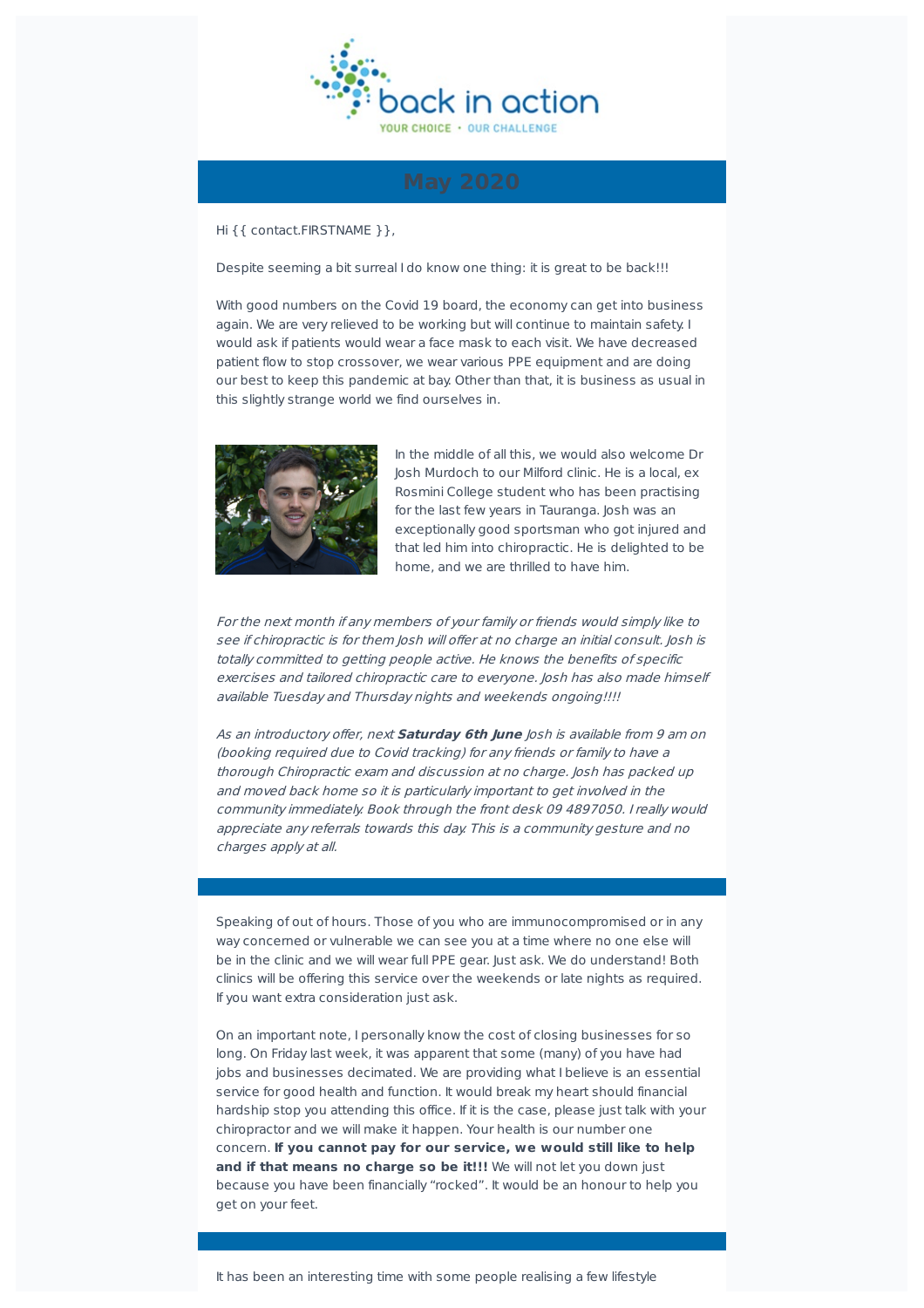changes are needed after lockdown. Some of us had time to do things we have been put off. Some people expressed great insight, and some were just hilarious. There were a lot of learnings and not all bad. Please also get onto our Facebook page. If not for the learning, then for Andrews brilliant humour!!

Kristian took the car and trailer to get DIY supplies the day prior to lockdown and worked ferociously throughout his house. Kristian is now working a few more shifts out of Ponsonby. His demand is really increasing and knowledge of extremity biomechanics brilliant. We have put a video on the website where he talks about foot function. Those of you with acute or chronic feet and leg issues must make an appointment with Kristian. He has worked for years with the world's top distance runners! It is an absolute passion of Kristian's to get athletes (and those not so inclined) extremities working well.

Andrew pruned, cut, and worked on his land and bees. I also suspect Andrews culinary skills may have been on show as well! I took the approach that my brain needed upkeep. It has been a while since I was at university and with three young adults in the house, I decided to NOT spend the time giving advice!!! I took to webinars, podcasts and did a course on home organic gardening and one on the microbiome.

## **Two learnings:**

Firstly, the appendix does have a role. It has a sample of the gut microbiome and should the gut get savaged by an infection or even antibiotics it releases a sample of the microbiome to rebuild again.

Secondly the tonsils. They simply see what comes into the mouth and send information forward to the gut should the microbiome need to prepare for foreign or unusual invaders. They have an important role but are communicators and not the first defense we thought they were.

Our bodies are amazing and that is the simple premise of chiropractic. Good function lets the body do "its thing". Bad habits, posture, sedentary lifestyle, emotional and environmental shortcomings do the opposite. Now is the time to keep well. There is plenty of fact around sleep and lifestyle affecting the body's response to Covid 19. If you have not been in for a while maybe a tune up really is in order. In fact, there is just so much new information we are learning I feel it is necessary we stay on top of it. These little pointers and ideas will be written more thoroughly in the blog I am now writing on the website.

So, thank you for reading and please help us get busy again. Josh needs referrals and I have no doubt so do many of your businesses, so it is critical we:

- Shop locally
- Help thy neighbour
- Smile
- And when sick ... stay home

Kia Kaha, be kind and stay safe

Ed, Andrew, Kristian, Josh, Karen, and Debbie